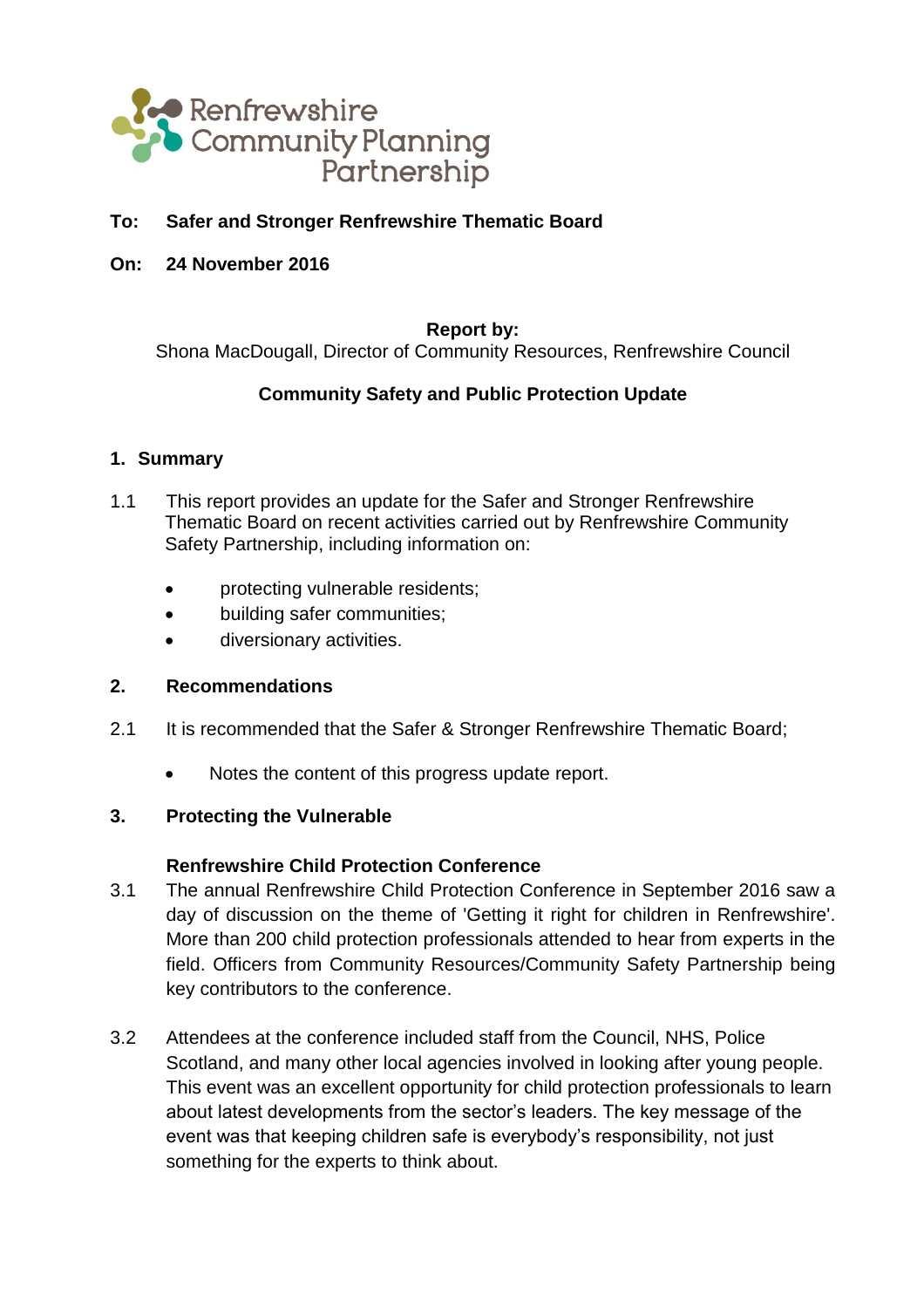

# **School Talks**

3.3 The Community Safety Partnership Youth Team began their range of promotional and educational visits to Renfrewshire Schools in September 2016 and will continue throughout the school year. These school talks are targeted at P7 pupils in all primary schools and S1 pupils in all secondary schools throughout Renfrewshire. The talks will encourage young people to make better choices around responsible citizenship and community safety, as well as raising awareness of the impact of antisocial behaviour on communities.

## **I Am Me/Keep Safe**

- 3.4 In September, the I Am Me CineBus began a tour of primary schools in Renfrewshire. The bus is being used to raise awareness of Disability Hate Crime by showing films within schools and to groups across Scotland. This mobile cinema/theatre was attended by around 400 pupils in its first week. The bus will also tour across Scotland raising awareness of the Keep Safe initiative.
- 3.5 The Keep Safe initiative works in partnership with Police Scotland and is supported by the Crown Office. The latest Renfrewshire premises to sign up to Keep Safe are the University of the West of Scotland (Paisley Campus), and Ward 38 of the Royal Alexandra Hospital. There are currently over 140 Keep Safe premises in Renfrewshire. The initiative also operates in Edinburgh, Dundee, Inverclyde, Borders and Dumfries and Galloway. A national rollout event was held on 14<sup>th</sup> October as part of the Hate Crime Awareness week.

# **4. Building Safer Communities**

- 4.1 A Renfrewshire multi-agency tasking group was set up in April 2016 to focus on the Building Safer Communities National Strategy of reducing victims of crime and victims of unintentional harm. This is achieved through interventions in key communities to help them build capacity to resolve issues affecting their areas. Analysts from the Renfrewshire Community Safety Partnership select areas for this programme using a range of data including:
	- Crimes of violence:
	- Drug supply and possession;
	- Public reports of anti-social behaviour and disorder;
	- Environmental issues such as dog fouling, fly tipping, vandalism and graffiti;
	- The Scottish Index of Multiple Deprivation (SIMD).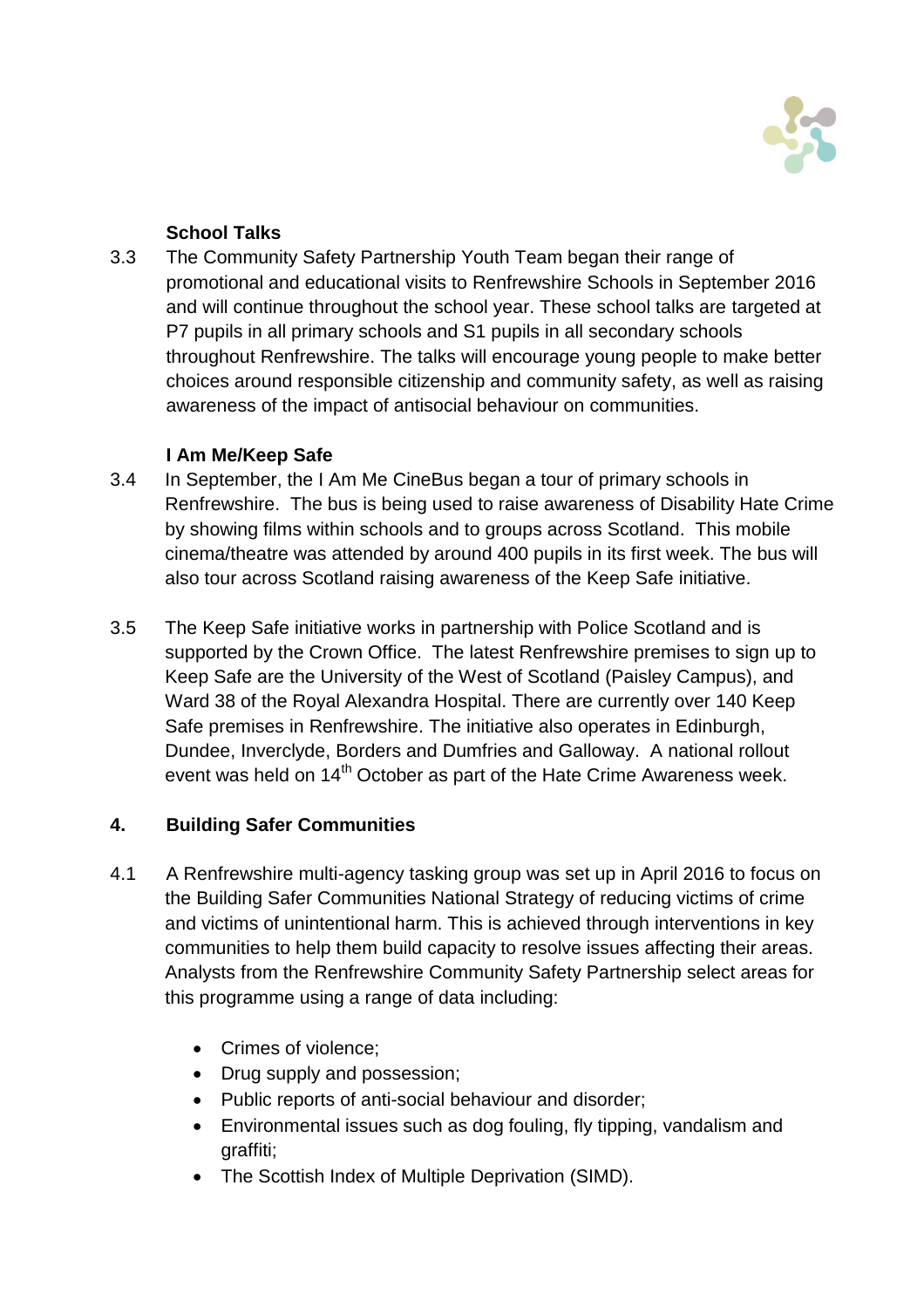

- 4.2 The first programme was delivered in Ferguslie Park between May and July 2016, with the Gallowhill area being the focus during October and November 2016. Over a six week period the group works with the local community to support them in improving their area. Desired outcomes include:
	- Reduced victims of serious violent crime;
	- Fewer admissions at Accident and Emergency;
	- Fewer families requiring support from social services/education;
	- Fewer criminal injury claims;
	- Increased satisfaction in the community with where they live and increased feelings of safety.
- 4.3 From the surveys undertaken, 47% of Ferguslie residents rated the area as a very good place to live which was an increase of 16% in comparison to 2013.
- 4.4 The surveys also indicated that 64% of Ferguslie residents stated that they feel very or fairly safe when walking alone in Ferguslie after dark which was an increase of 14% in comparison to 2013.
- 4.5 Some of the other issues raised included:
	- Vandalism and house breakings (both Identified as high priority during 2013) were not highlighted in 2016.
	- The two highest priority common issues were litter and dog fouling.
	- Residents requested more high visible patrols by police officers and local authority wardens
	- Further improvement suggestions for the area were local facilities for youths and more CCTV cameras

## **Community Safety Officer Trainees**

- 4.6 The Community Safety Partnership employed 3 new Community Safety Officer Trainees in September 2016 using funding awarded from the Council's Tackling Poverty Fund. These trainees are based within the Renfrewshire Community Safety Partnership Hub and will remain in post until March 2017. The trainees will initially work with the Council's CCTV Operators and Youth Officers, also gaining a variety of skills and experience necessary to the preparation of future job applications.
- 4.7 The trainees have already settled into the role extremely quickly with several early successes, including using CCTV to investigate a bike theft and support Police in a firearm arrest.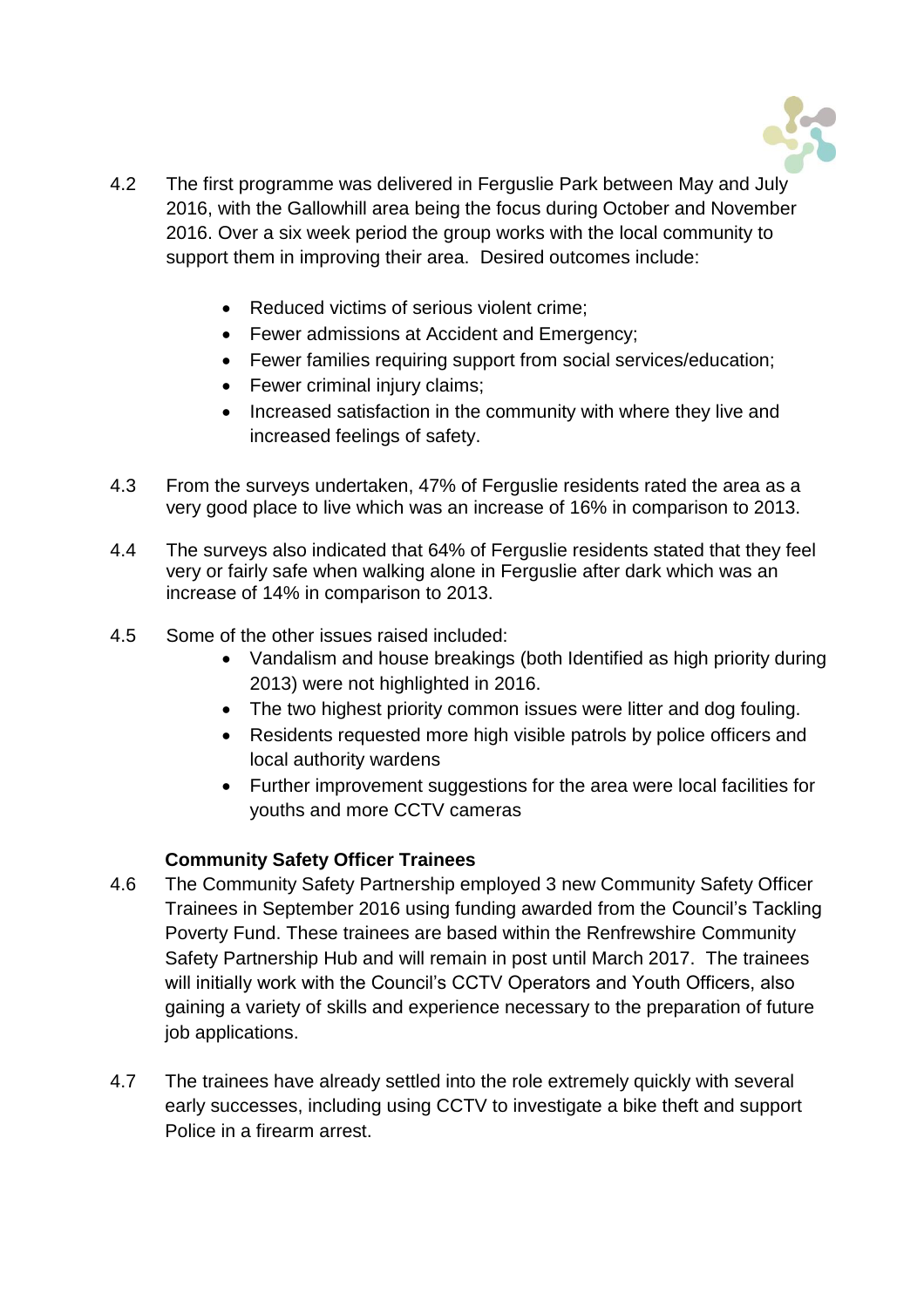

# **Purple Flag Status**

- 4.8 The Renfrewshire Community Safety Partnership is supporting Paisley First in their submission to be awarded Purple Flag Status for Paisley Town Centre. An application was submitted by Paisley First on 14 October 2016. If successful it is anticipated that this award will support the City of Culture Bid. Purple Flag is an accreditation process similar to the Green Flag award for parks and the Blue Flag for beaches. It leads to Purple Flag status for town and city centres that meet or surpass standards of excellence in managing the evening and night time economy. Only two other locations in Scotland have attained Purple Flag Status so far, Dunfermline and Aberdeen.
- 4.9 Research by the Awarding body, the Association of Town and City Management (ATCM) suggests that Purple Flag can bring real benefits which include:
	- A raised profile and an improved public image for the town
	- A wider patronage with increased expenditure
	- Lower crime and anti-social behaviour
	- Support for a more successful mixed use economy in the longer term
- 4.10 A working group was formed in February 2016, which includes representation from Police Scotland, Council services, businesses, NHS, community groups, street pastors and those involved in transport services. This group are working collaboratively to ensure that the application reflects the activities of all interested parties. As part of the application process, a preparatory overnight assessment of the town centre was undertaken on Friday 26 August from 5pm to 4am on the Saturday morning. This assessment was an on the ground appraisal of the town centre during the hours it is active at night. The results of this preparatory assessment formed part of the application which was submitted to the Association of Town and City Management on 14 October 2016. A second formal assessment will be carried out by two external Purple Flag Assessors prior to the end of 2016.

## **Office of Surveillance Commissions Inspection**

- 4.11 In August 2016, Renfrewshire Council was inspected by the Office of Surveillance Commissions (OSC) to ensure compliance with statutory provisions for the use of covert surveillance. The previous 2013 inspection confirmed we were compliant but identified some minor recommendations:
	- minor revisions to the Council guidelines & procedures;
	- the introduction of corporate refresher training for Authorising Officers;
	- the need for Authorising Officers to justify any authorising decision in their own words.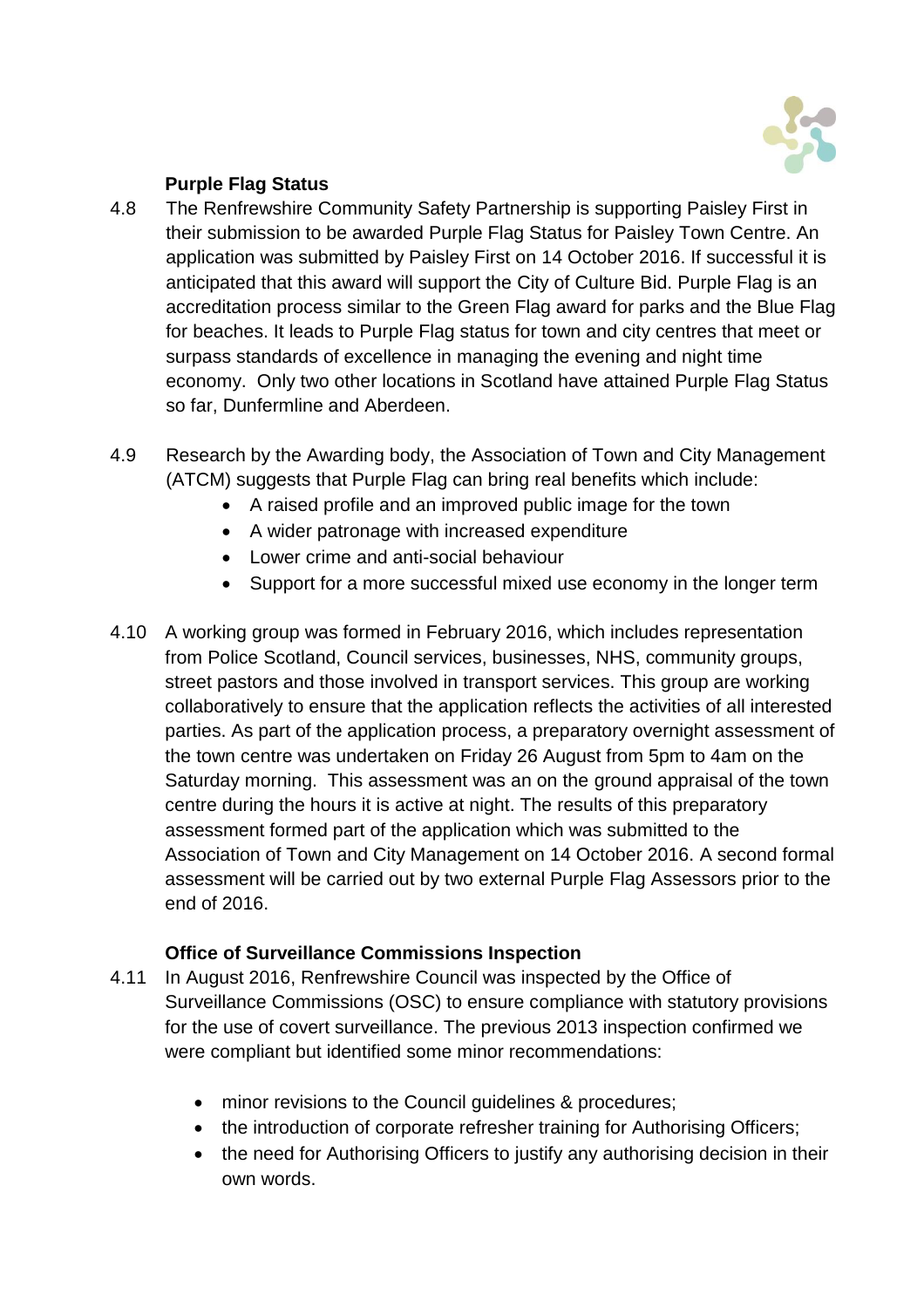

4.12 The 2016 inspector's report highlighted that Renfrewshire Council had addressed all of the recommendations and now has an "exceptional training programme and excellent levels of awareness amongst staff". The inspector identified no new specific recommendations.

## **Summer Events, 2016**

4.13 During July-September 2016, Community Resources and in particular Amenity Services and the Community Safety Partnership (including wardens, CCTV and Street Stuff) have been supporting various summer events throughout Renfrewshire. This included local events such as Sma Shot Day, Paisley Pipe Band Championships, Scottish Afro Caribbean Carnival at Barshaw Park, Johnstone Fire Engine Rally and local gala days at Erskine and Johnstone. Amenity Services undertook pre and post activities for each event. The wardens provided the Safe Bus and the CCTV vehicle at many of these events. Meanwhile, Street Stuff was in attendance at family orientated events like the gala days, providing football and dance activities for young people to participate in.

## **STEM (Science, Technology, Engineering and Maths) Fortnight**

4.14 The Renfrewshire Community Safety Partnership assisted Children's Services and the Renfrewshire Chamber of Commerce with the STEM Fortnight 2016 which ran from 3 October to 13 October 2016. As part of this, pupils visited the Community Safety Hub to see how Renfrewshire Council, Police Scotland and the Scottish Fire and Rescue Services use technology to protect people and public spaces across the Renfrewshire area. This involved a tour of the facility and a presentation from the Community Safety Partnership Manager to demonstrate how the Council uses various technologies including mobile CCTV. Trinity High School and Paisley Grammar School were the schools chosen to participate.

## **Scottish Fire and Rescue Service Initiatives**

4.15 The Fire Reach programme is delivered by the Scottish Fire and Rescue Service and the Community Safety Youth Team. The course targets young people who have come to the attention of the Community Safety Hub through their involvement in fire related offences. This intensive one week course focuses on raising the awareness of participants about the impact of deliberate fire raising and antisocial behaviour and promotes team building. After attendance at the course, the young people normally cease their previous fire raising offences and known hot-spots areas of activity are reduced due to the offender being caught. The last course took place during September 2016 with 8 young people participating.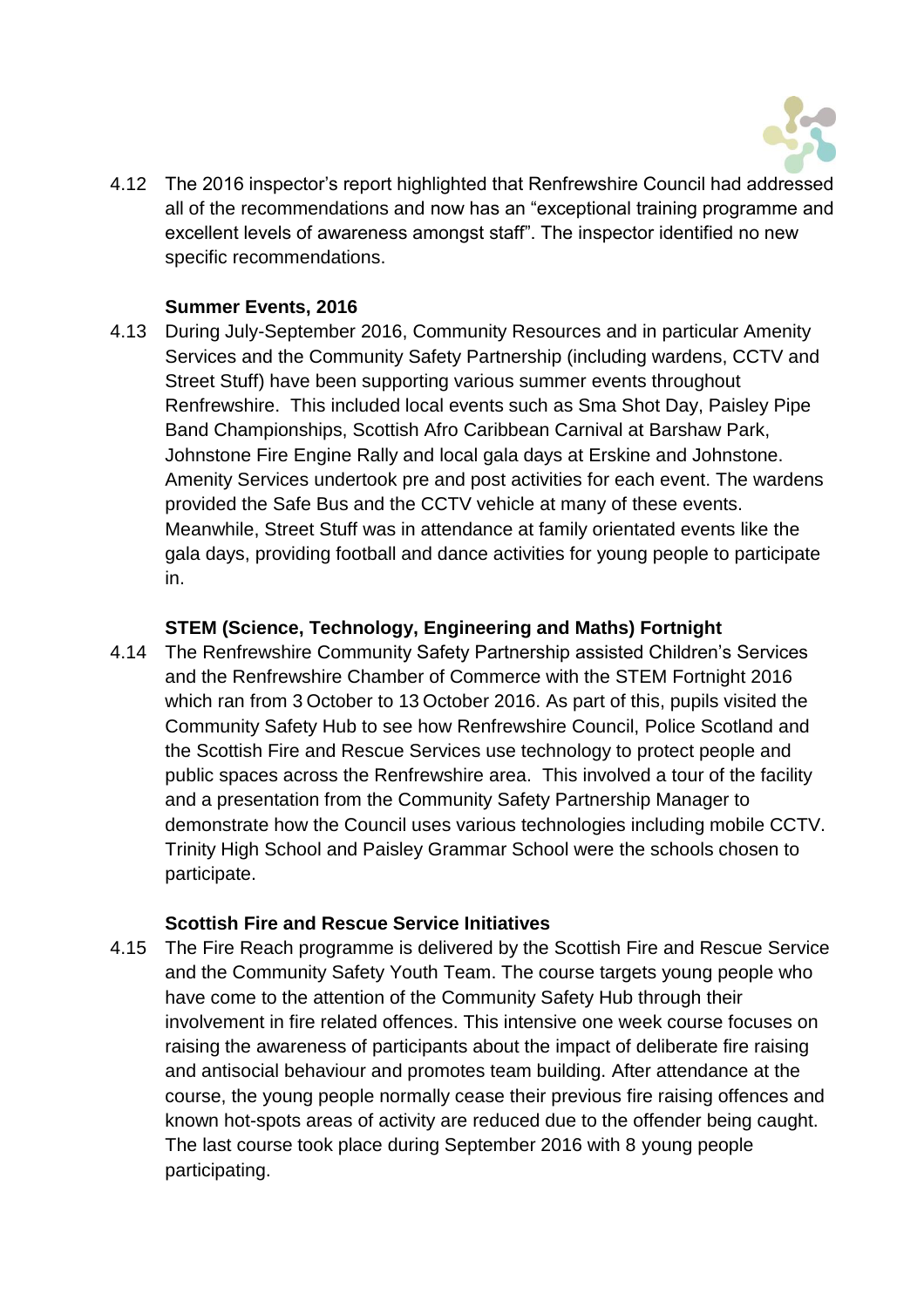

- 4.16 In August, The Festival of Fire celebrated the West of Scotland's proud firefighting heritage. Thousands of spectators watched the Fire Engine Rally, led by a local Boys Brigade pipe band, process from Johnstone Fire Station to an assembly point at Houston Square. Residents were able to get up close to current and vintage fire vehicles, some dating back 60 years and learn more of the history of the Fire Service in the Scottish Fire and Rescue Service mobile museum. Throughout the day the public got a chance to see firefighters' stage demonstrations. There were dramatic chip pan fire demos which highlighted the importance of safety in the home. A rescue from a road traffic collision simulation was also performed with Renfrewshire's Provost playing the role of the 'injured casualty'.
- 4.17 In September, the 3 Community Fire Stations (Paisley, Renfrew & Johnstone) were venues at the annual Renfrewshire Doors Open Day. This was an opportunity for the public to look inside these active fire stations to learn more about the service.

## **5. Diversionary Activities**

### **Street Stuff**

- 5.1 The Street Stuff programme continues to be delivered throughout Renfrewshire and continues to go from strength to strength. Over 27,882 attendances have been recorded in this financial year with around 170 attendances per day at summer holiday activities and a similar number participating during the October school holiday week.
- 5.2 During the holidays, an extra programme of afternoon classes was run in addition to the normal timetable of early-evening activities. Afternoon activities included football, dance and the Street Stuff Bus with a free healthy meal for every child who attended. The summer classes ran at six locations: the Paisley 2021 Stadium and Glenburn in Paisley, Bargarran in Erskine, Knockhill Park in Renfrew, Our Lady of Peace PS in Linwood and the McMaster Centre in Johnstone. The free meals and summer expansion was financed by the Council's Tackling Poverty Fund.
- 5.3 A similar programme was run in the October 2016 school week with sessions being held at St Mirren, Bargarran Primary School, Gallowhill MUGA, Glenburn Community Centre and Our Lady of Peace MUGA. These sessions were run on different days throughout the week (1pm – 4pm) and either a meal or sandwich was provided.